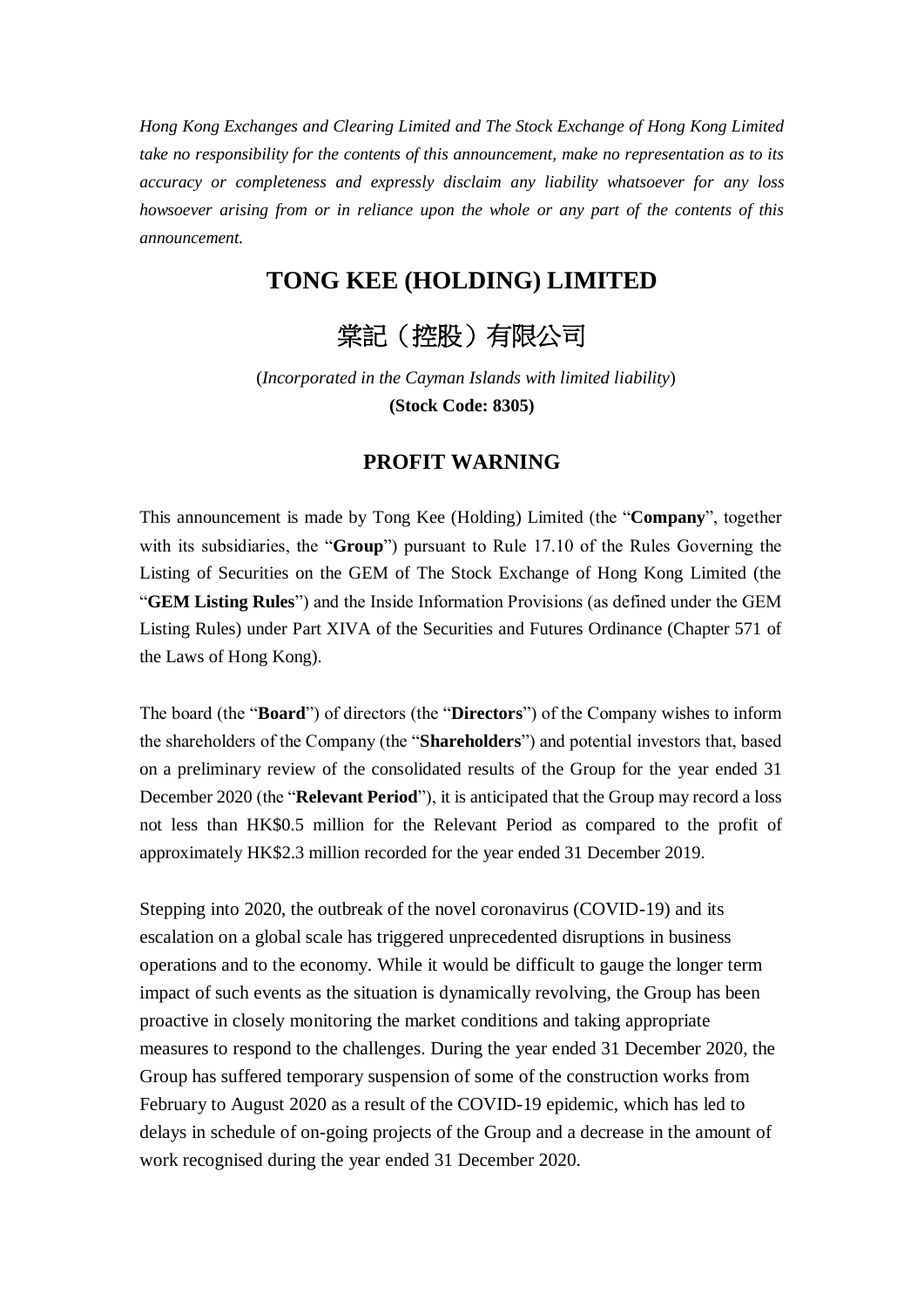Despite all of the works of on-going projects of the Group has since resumed, the Group has to incur extra cost in order to catchup the scheduled work. The Group will continue to monitor the development of the COVID-19 epidemic and its impact on the operations and results of the Group, if any.

The expected decrease in profit for the Relevant Period was primarily attributable to (i) significant decline in gross profit comparing with the year ended 31 December 2019 due to the increase in cost of sales including, but not limited to, subcontracting cost, material costs and direct staff costs during the Relevant Period; (ii) decrease in recognition of revenue; and (iii) the increase in administrative cost as a result of the increase in provision of ECL and depreciation during the Relevant Period.

As at the date of this announcement, the Group is still in the process of finalizing the consolidated results of the Group for the Relevant Period. The information contained in this announcement is only based on the preliminary assessment of the unaudited consolidated management accounts of the Group made by the Board with reference to the information currently available to the Board and is not based on any figure or information which has been audited or reviewed by the auditors of the Company or reviewed by the audit committee of the Board and may be subject to adjustments where necessary.

Shareholders and potential investors are advised to read carefully the results announcement of the Group for the Year, which is expected to be published by 22 March 2021.

## **Shareholders and potential investors are advised to exercise caution when dealing in the shares of the Company.**

By order of the Board **Tong Kee (Holding) Limited Heung Chung Sum** *Chairman*

Hong Kong, 17 March 2021